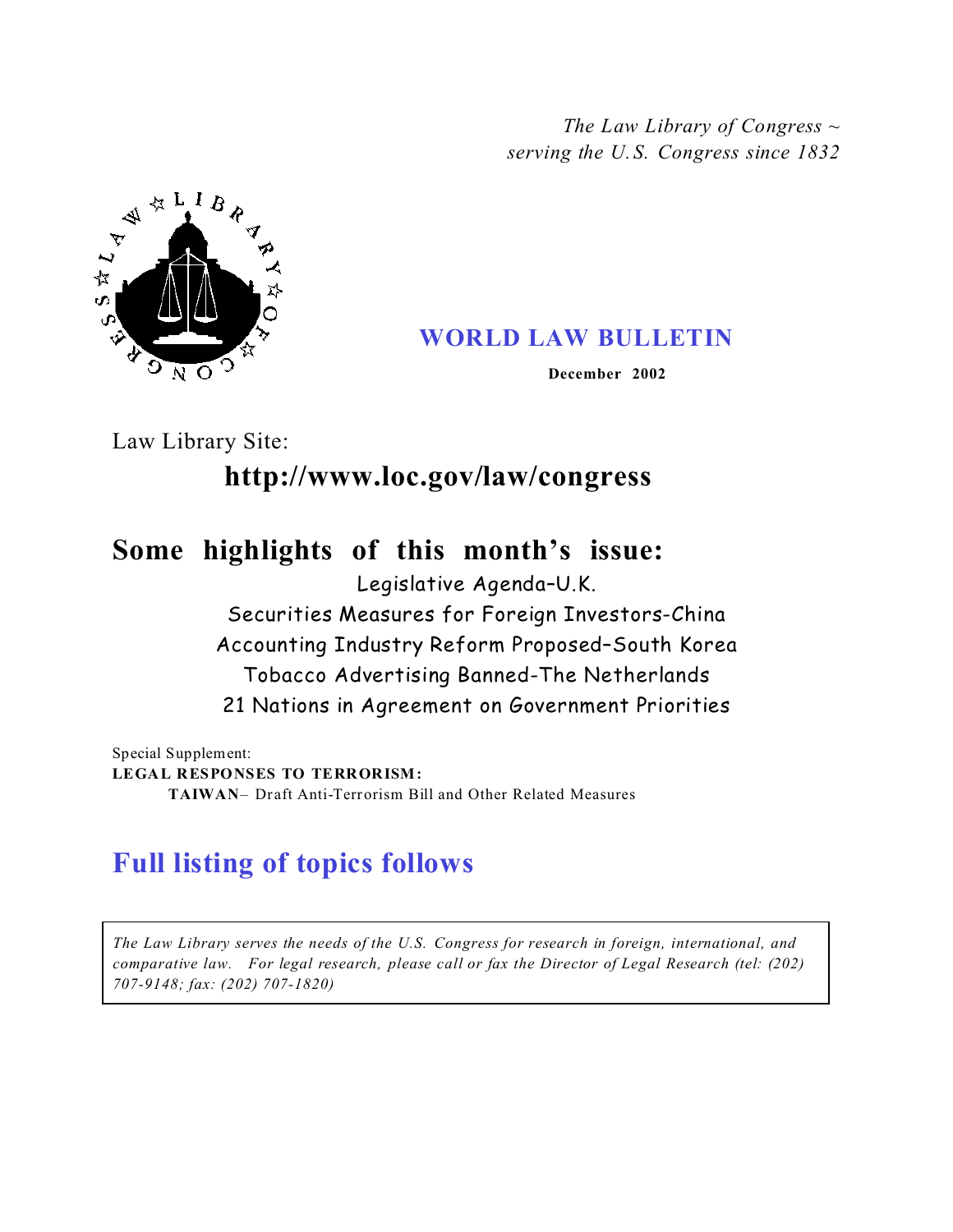*The* **WORLD LAW BULLETIN: a monthly awareness service prepared by the Staff of the Law Library of Congress. Editors: Constance Axinn Johnson and Wendy Zeldin. The Bulletin and information on Law Library services for Congress can be found online: http://www.loc. gov/law/ congress.**

**The Global Legal Information Network (GLIN) a primary source of authentic legal information serving congressional research needs, is accessed through the Internet at: http://www. loc.gov/glin. Law Librarian of Congress and Chair, Executive Council, GLIN: Rubens Medina, tel.: 7-5065.**

## *Contents by Region*

## **AMERICAS**

Cuba–New cooperative farming law –Nuclear weapons treaty signed

## **ASIA**

China–New internet regulations –Securities measures for foreign investors Japan–Draft revisions to lawyers law Korea, S.–Accounting industry reform bill –Unified bankruptcy law Taiwan–Draft bill on economic crimes –Draft criminal code amendments on computer crimes

#### **EUROPE**

Belgium–Work as penalty Estonia–Artificial fertilization –Doctor-patient relations France–Status of French nationals detained at the Guantanamo Bay base Germany–Eavesdropping and inadmissability of evidence Ireland–Environmental tax Lithuania–New advertising rules The Netherlands–Tobacco advertising Russia–Barbie doll ban proposed –New rules for presidential elections UK–Legislative agenda of new parliament –Possible extradition for computer hacker

#### **NEAR EAST** Armenia–Charity foundations

–Reproductive health

## **SOUTH PACIFIC** Australia–Estimating a widow's marriageability

## **INT'L LAW & ORGANIZATIONS**

ASEAN/China–Spratly Islands accord Australia/Singapore/US–Free trade agreements Chile/US–Free trade talks Cuba/Ecuador–Series of cooperative agreements Ibero/American States–Declaration of Bavaro

## *Topics This Month*

Accounting reform Advertising Artificial insemination Bankruptcy Barbie doll ban Charity foundations Criminal law Doctor-patient relations Eavesdropping & evidence Election law Environmental tax Estimating marriageability Extradition Farming Free trade International agreements Internet regulations Lawyers law Nuclear weapons treaty Parliamentary agenda Reproductive health Securities investing Spratly Islands Status of those at Guantanamo Bay Tobacco

## **PLUS: Law Library Products, Bibliography of Publications Available from the UK, and** *SPECIAL SUPPLEMENT:* **LEGAL RESPONSES TO TERRORISM:**

**TAIWAN**–Draft Anti-Terrorism Bill and Other Related Measures

*EDITORIAL NOTE: The items presented in the World Law Bulletin have been selected for their special significance to the U. S. Congress, either as they relate to a particular or general legislative interest, or as they may have a bearing on issues affecting the U. S. and its interaction with other nations. Selections should in no way be interpreted as an indication of support or preference for any legal or political stance.*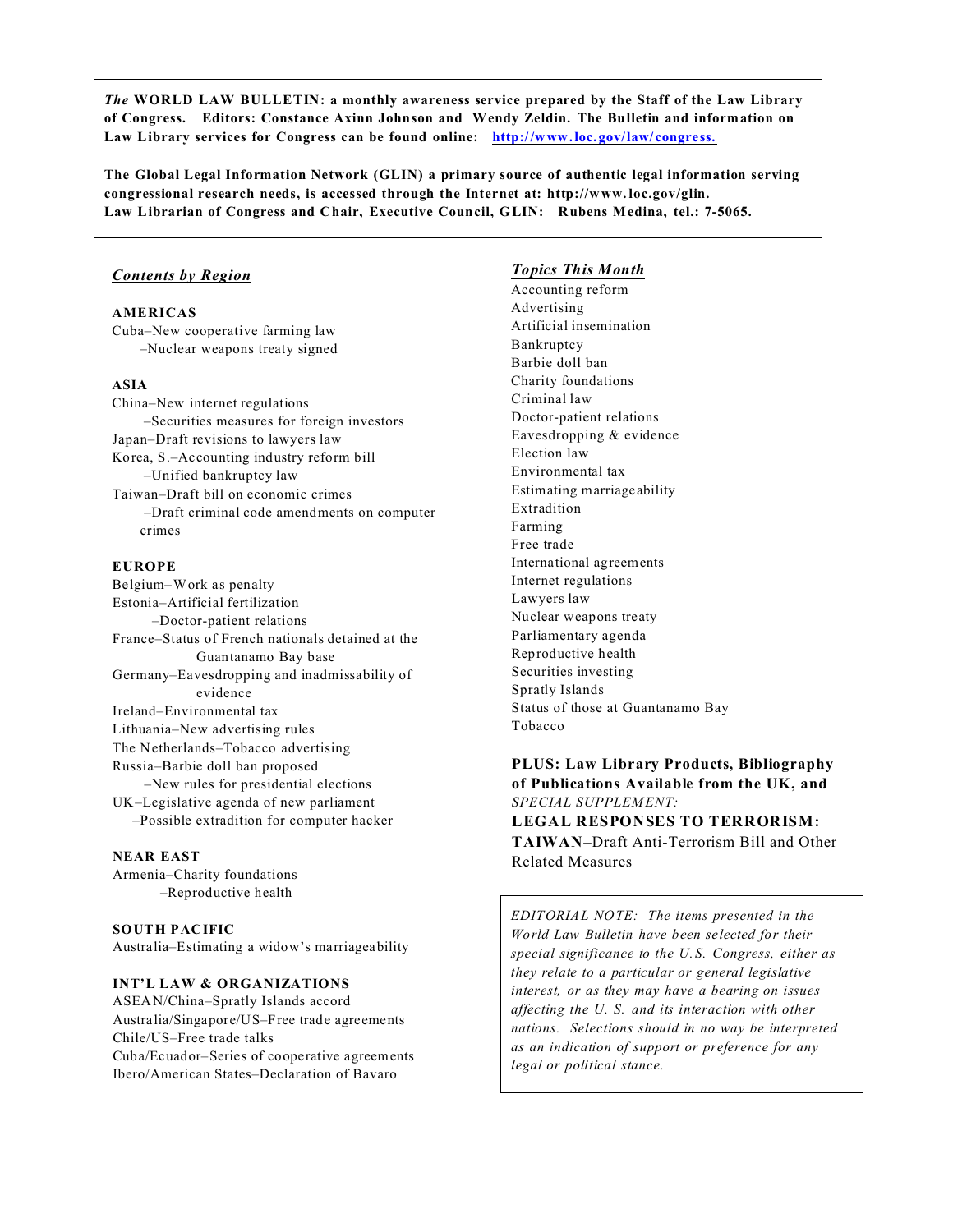#### **AMERICAS**

#### **CUBA--New Cooperative Farming Law**

Deputies to the National Assembly of People's Power ratified the new Agricultural Production and Credit and Services Cooperatives Act on November 5, 2002, after previous consultation with members of over 3,300 cooperative agricultural assemblies, where approximately 120 modifications were proposed. The debate and approval of the Law took place in the Ninth Ordinary Session of Parliament, opened on November 2. Replacing Law 36 on Agricultural Cooperatives of 1982, the new Act promotes agricultural diversification and more flexible forms of marketing by preserving basic production for the domestic economy. Cuban President Fidel Castro participated in the National Assembly debate and referred to the strengthening of cooperatives and programs underway, supporting food production and educational and social projects. It is estimated that agricultural cooperatives have nearly 253,000 members who play a fundamental role in Cuba's agricultural production for domestic consumption and export of coffee and tobacco. ("New Cooperative Farming Law Approved by ANPP," *Granma International (Internet version),* Havana, Nov. 5, 2002, via FBIS.)

(Sandra Sawicki, 7-9819)

#### **CUBA--Nuclear Weapons Treaty Signed**

On November 8, 2002, Cuba signed the Treaty for the Prohibition of Nuclear Weapons in Latin America and the Caribbean, known as the Treaty of Tlatelolco, after a 35-year delay. At the signing ceremony, Jorge Bolanos Suarez, the Cuban ambassador to Mexico, asserted that the adherence to the Treaty is consistent with a political resolve and commitment to the process of disarmament, peace, and international security. Bolanos commented that although Cuba has not developed nuclear weapons and has no interest in doing so, it did not previously sign the treaty because Cuba considered it an defective and discriminatory instrument, but has now decided to support regional efforts in arms limitation. ("Cuban Envoy on Signing of Tlatelolco Treaty, ....," *El Universal (Internet version),* Mexico City, Nov. 9, 2002, via FBIS.) (Sandra Sawicki, 7-9819)

## **ASIA**

#### **CHINA– New Internet Regulations**

Effective November 15, 2002, new regulations limit the use of the Internet in China's 110,000 Internet cafés. The rules state that operators of the establishments must have mechanisms in place that block patrons from accessing certain types of information. The computers in the cafés must not be used to create, download, copy, browse, send, or spread content considered to be in conflict with the Constitution or that harms national unity, sovereignty, or territorial integrity. In addition, operators of the establishments and users of their computers may not do anything that would be considered to be revealing state secrets or harming the country's reputation. There is a specific prohibition on spreading material on " evil cults, " superstition, rumors, or libel, as well as a ban on using the Internet for gambling, promotion of violence, or pornography.

A spokesman for the Ministry of Culture said that China's local culture departments will establish training for operators of Internet cafés and also set up hotlines and mailboxes to report infringements of the regulations by such businesses. The local departments will cancel operating licenses for establishments that do not follow operating rules, such as the provision forbidding entrance to those under 18 years of age. (*China News Digest* Global Edition, Oct. 13, 2002, via http://www. cnd.org/ Global/10/13/ 021012-2.html; *Xinhua,* Oct. 15, 2002, via LEXIS/NEXIS.)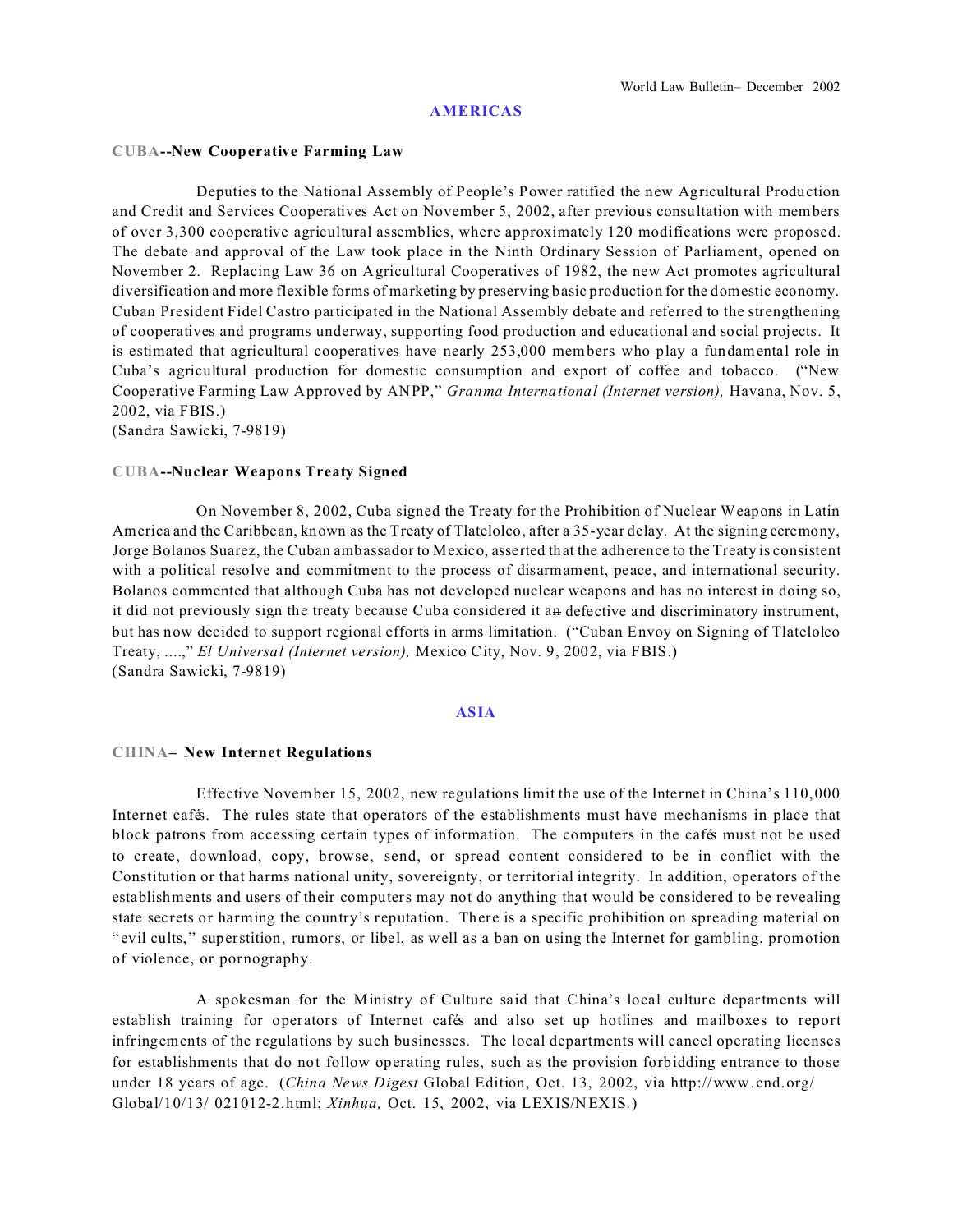There has been a shutdown in effect for the more than 2,000 Internet cafés in the city of Beijing since a fire in one last June. However, at a meeting on November 6, authorities notified some of the owners that their businesses could reopen soon (*China News Digest* Global Edition, Nov. 8, 2002, via http://www. cnd. org/Global//02/11/08/021108-1. html) (Constance A. Johnson, 7-9829)

### **CHINA– Securities Measures for Foreign Investors**

As of December 1, 2002, Qualified Foreign Institutional Investors (QFIIs) will be allowed to invest in *renminbi*-denominated "A" shares (shares heretofore reserved for domestic investors, in contrast to the "B" shares for foreign investors) and treasury and corporate bonds. The issuance of the "Provisional Measures on the Administration of Qualified Foreign Institutional Investors Investing in Domestic Securities" on November 5, 2002, is seen as another step forward, short of full *renminbi* convertibility, in the liberalization of China's capital market. It follows the promulgation on June 1 of rules permitting foreign investment in fund management and securities companies and the issuance on November 1 of rules on the transfer to foreigners of listed companies' unlisted shares. ("SCMP Cites Fund Managers on China Rules Restricting Foreign Access to Securities Markets," *South China Morning Post* (Internet version), Oct. 31, 2002, via FBIS.)

Under the Measures, QFIIs refer to overseas fund management institutions, insurance companies, securities companies, and other asset management institutions that conform to the conditions set forth in the Measur es, that have been approved by the China Securities Regulatory Commission (CSRC) to invest in China's securities market and that have been granted an investment quota by the State Administration of Foreign Exchange. Conditions to be met include, among others, the requirements of a sound credit rating, a certain asset size, a sound management structure and internal control system, and a catch-all "other criteria" stipulated by the CSRC. For example, insurance companies and securities companies must have been in the business for over 30 years, have paid-in capital of at least US\$1 billion, and managed securities assets of at least US\$10 billion in the most recent accounting year. The Measures stipulate that foreign investors must set up a special *renminbi* account in a domestic commercial bank, which will serve as custodian of the assets to be invested, and use a domestic securities broker for the securities trading. Each licensed foreign investor may only hold up to 10% of a listed company's shares. Shares held by all the QFIIs in a single listed company may not exceed 20% of the total number of shares. As a transitional measure before full convertibility of the *renminbi*, foreign exchange quotas will be granted for the remittance of capital into and out of China. (*China News Digest* Global Edition, http://www. cnd.org/

Global/02/11/08/021108-93.html; http://www.csrc.org.cn/CSRCSite/eng/enews/efi20021114.htm) (W. Zeldin, 7-9832)

#### **JAPAN– Draft Revisions to Lawyers Law**

As part of an effort at judicial reform, the Japanese government has proposed drastic revisions to the Lawyers Law. A draft bill that will apparently be submitted to the Diet next year would do away with a rule banning lawyers from concurrently holding public office and practicing law. In addition, the proposed legislation would abolish a system according to which lawyers must obtain permission from their bar associations to engage in profit-seeking activities as corporate businesses and, by replacing it with an *ex post facto* registration system, essentially "give lawyers free rein on such activities. " With the deregulation, companies could hire lawyers as executives and the government could employ them full-time for specified periods. To promote price competition, the bill would abolish standards on retainer fees, which are currently set by bar associations, but a guideline specifying the upper end of the remuneration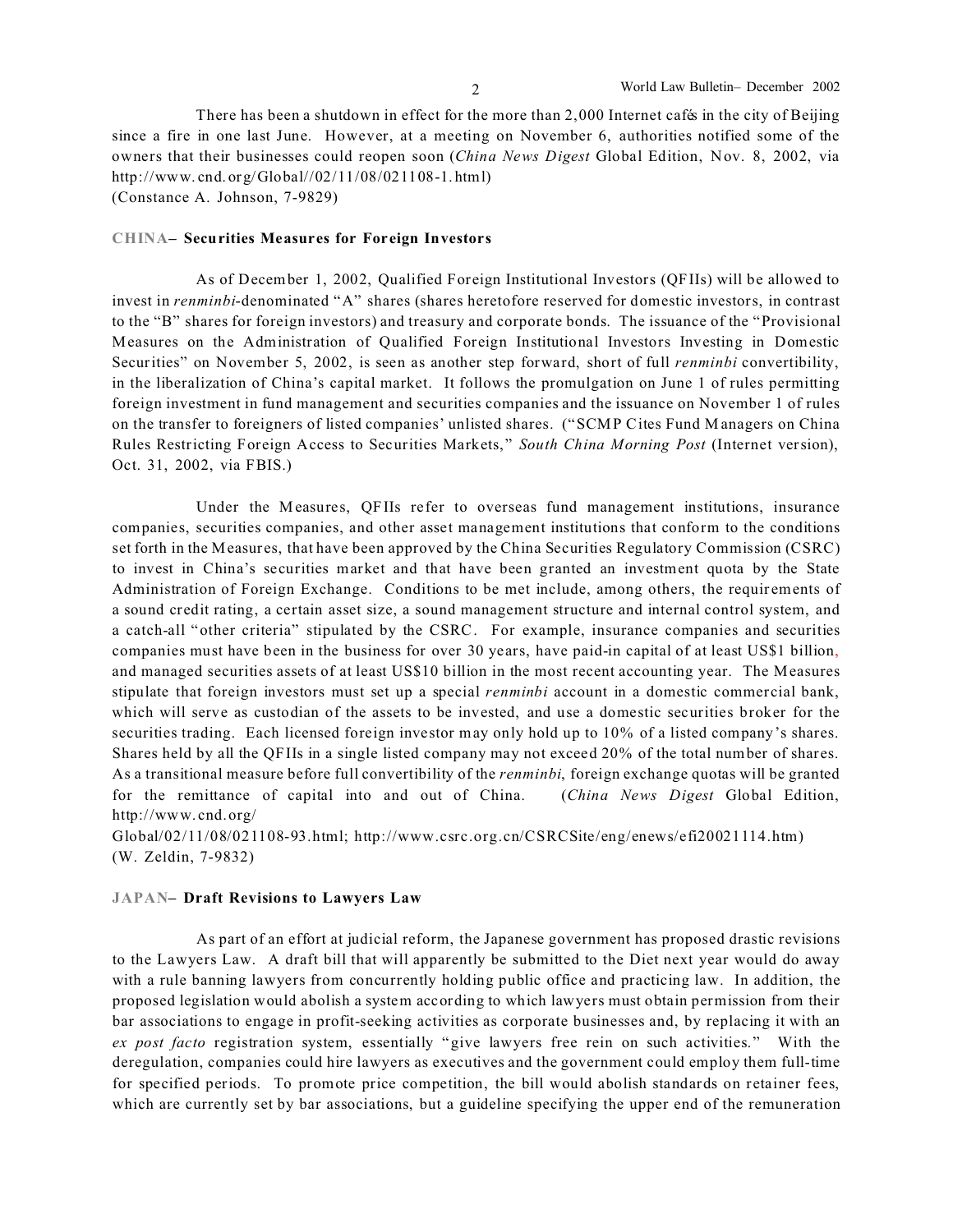might be retained. The bill would require the disciplinary committees of bar associations, which have been criticized for meting out lenient punishments for member lawyers' infractions, to include non-legal experts, and a Japan Federation of Bar Associations disciplinary council comprised of non-legal experts would also be established to handle appeals by lawyers involved in irregular activities. ("Draft Law Would Grant Lawyers More Freedom," *The Daily Yomiuri*, Nov. 17, 2002, via LEXIS/NEXIS.) (W. Zeldin, 7-9832)

#### **KOREA, SOUTH– Accounting Industry Reform Bill**

On November 8, 2002, the Securities and Futures Commission (SFC) of the Financial Supervisory Service made public an accounting reform bill that it hopes to see enacted in early 2003. A key feature of the bill, which is modeled after the US Sarbanes-Oxley Act, is that chief executive officers and chief financial officers will have to personally certify the accuracy of their companies' financial statements. In addition, in business reports, certified public accountants will have to state and sign off on their audit opinions. Even for the information outside the official financial statements that a company releases in the form of disclosures, the company will be required to hire experts to sign off on the data's accuracy. Experts whose evaluations or analyses are false or groundless will face civil liability. The bill tightens the deadline for submitting consolidated financial statements from four months from the end of the fiscal year to three months and re-emphasizes the practice of releasing such statements. Quarterly and semi-annual business reports may also have to be filed with the statements.

Under the new bill, auditors will have to meet higher qualification standards in order to be authorized to conduct audits. To prevent criminal activity resulting from overly close ties between accounting firms and companies, the SFC reportedly plans to establish firewalls between domestic accounting firms' consulting and auditing services. Unlike US firms, Korean accounting companies in Korea will not be banned from providing consulting services to firms they are auditing, because Korean auditors are apparently paid much less than US auditors and are therefore heavily dependent on consulting to make a profit. ("Financial Watchdog Unveils Accounting Industry Reform Bill," *The Korea Herald*, Nov. 8, 2002, via LEXIS/NEXIS.) (W. Zeldin, 7-9832)

**KOREA, SOUTH– Unified Bankruptcy Law** 

On November 5, 2002, the Ministry of Justice proposed a unified Bankruptcy Law that would become effective early in 2003. It is designed to deal more effectively with both corporate and individual bankruptcies. The National Assembly has yet to approve the new law, which emphasizes having debtors pay their creditors to the extent possible, rather than simply declaring bankruptcy. The proposal would compel existing managers to use their experience to get their failing companies to become profitable, rather than having stewards, who may not understand the business, be appointed by the courts. The managers would be closely monitored; top executives considered likely to misuse and conceal funds would not be used, and creditors would have veto rights over retaining current managers. In addition, in cases in which debtors willfully misused loans for personal gain, criminal charges can be filed. The unified law would allow for cross-border cooperation to settle debts of multinational corpor ations.

For personal debt, the proposed law would introduce a system that defers bankruptcy for five years, to allow leeway for bills to be paid, so long as the total debt is under 300 million *won* (about US\$237, 000). ("Unified Bankruptcy Law To Go into Effect Early Next Year," *Yonhap*, Nov. 5, 2002.) (Constance A. Johnson, 7-9829)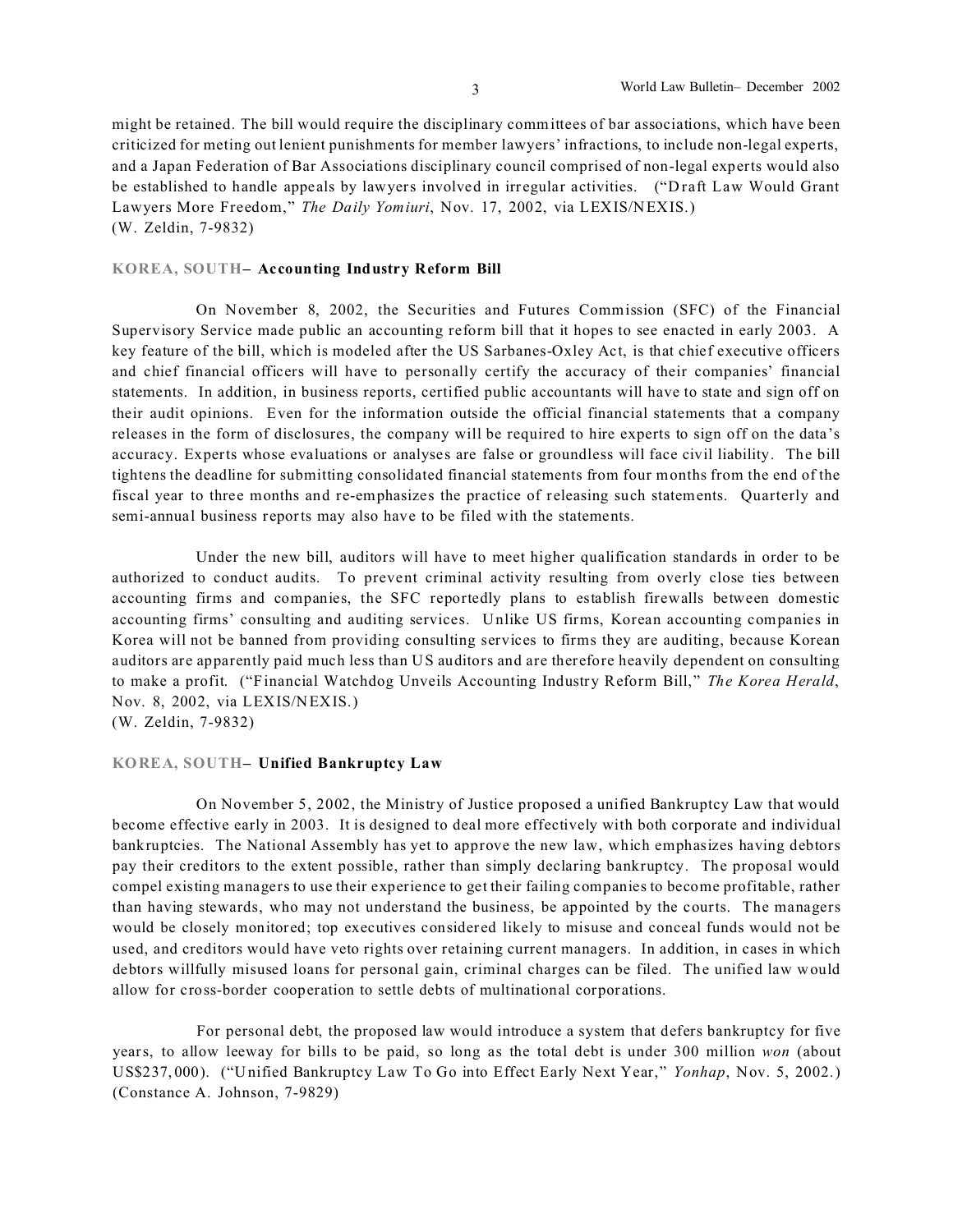#### **TA**IWAN**– Draft Bill on Economic Crimes**

A draft bill designed to control persons accused of major economic crimes has been co-signed by 128 of the 224 lawmakers of the Legislative Yüan and is reportedly to be sent on for review by the full legislature. In order to prevent major offenders from hiding their assets and thereby blocking their victims from successfully seeking compensation, the bill states that prosecutors, during investigation of a case, and courts, during the trial, are to be required to immediately notify relevant government agencies to prevent the suspects from transferring their property and to inform relevant agencies so as to prevent suspects from leaving Taiwan. The bill further provides that after being indicted, the accused will not be permitted to lead an extravagant lifestyle during the period of the trial and that all fines and compensation owed by them must be paid. Prosecutors are empowered to ask for the arrest of the accused should they violate the regulations. ("CNA: Draft Bill on Economic Crimes To Be Sent for Review Soon," *Taipei Central News Agency*, Nov. 6, 2002, via FBIS.) (W. Zeldin, 7-9832)

## **TAIWAN– Draft Criminal Code Amendments on Computer Crimes**

The Executive Yüan (Taiwan's equivalent of a Cabinet) approved draft amendments to the Criminal Code defining new computer crimes on November 6, 2002. The draft will be submitted to the legislature for review and approval. The intention is to keep the Code up to date, to deal with the rapid development of computer technology.

Among the new provisions are stipulations that those who program or spread damaging computer viruses would be sentenced to up to seven years in prison and/or fined NT\$500,000 (about US\$14, 500). Deliberately acquiring, deleting, or changing information stored on someone else's computer would be punished with up to five years in jail and/or a fine of up to NT\$200,000 when the actions cause damage; if the target computer was a government one and national secrets were revealed or security endangered, the punishment would be more severe, with a potential sentence of ten years and a fine of NT\$400,000. Hacking into computer accounts for unlawful gain would be subject to up to three years in prison and a fine of NT\$100, 000; the same punishments would be applied to those who use computer programs or other magnetic means to damage a computer system. Again, sentences are more severe if government computer systems are attacked. The amendments also outline increased prison terms for those using automatic teller machines for illegal transactions, up to five years from the current maximum of three, and increase the ceiling on the fines ten-fold, to NT\$100,000. ("Executive Yuan Approves Computer Crime Draft Law," *Taipei Times*, Nov. 7, 2002, via http://www.taipeitimes.com) (Constance A. Johnson, 7-9829)

#### **EUROPE**

#### **BELGIUM--Work as Penalty**

Courts have been given the authority to impose the penalty of work rather than imprisonment in the case of misdemeanors and simple offenses under the Law of April 17, 2002, on the Penalty of Work (*Moniteur Belge*, May 7, 2002, at 19021). A work sentence of up to 45 hours may be imposed for simple offenses and of from 46 to 300 hours for misdemeanors. The minimum allowable sentence is 20 hours of work. Work penalty may be imposed only with the consent of the person involved and may not be used for crimes involving corruption of minors or pornography. The work will be performed in government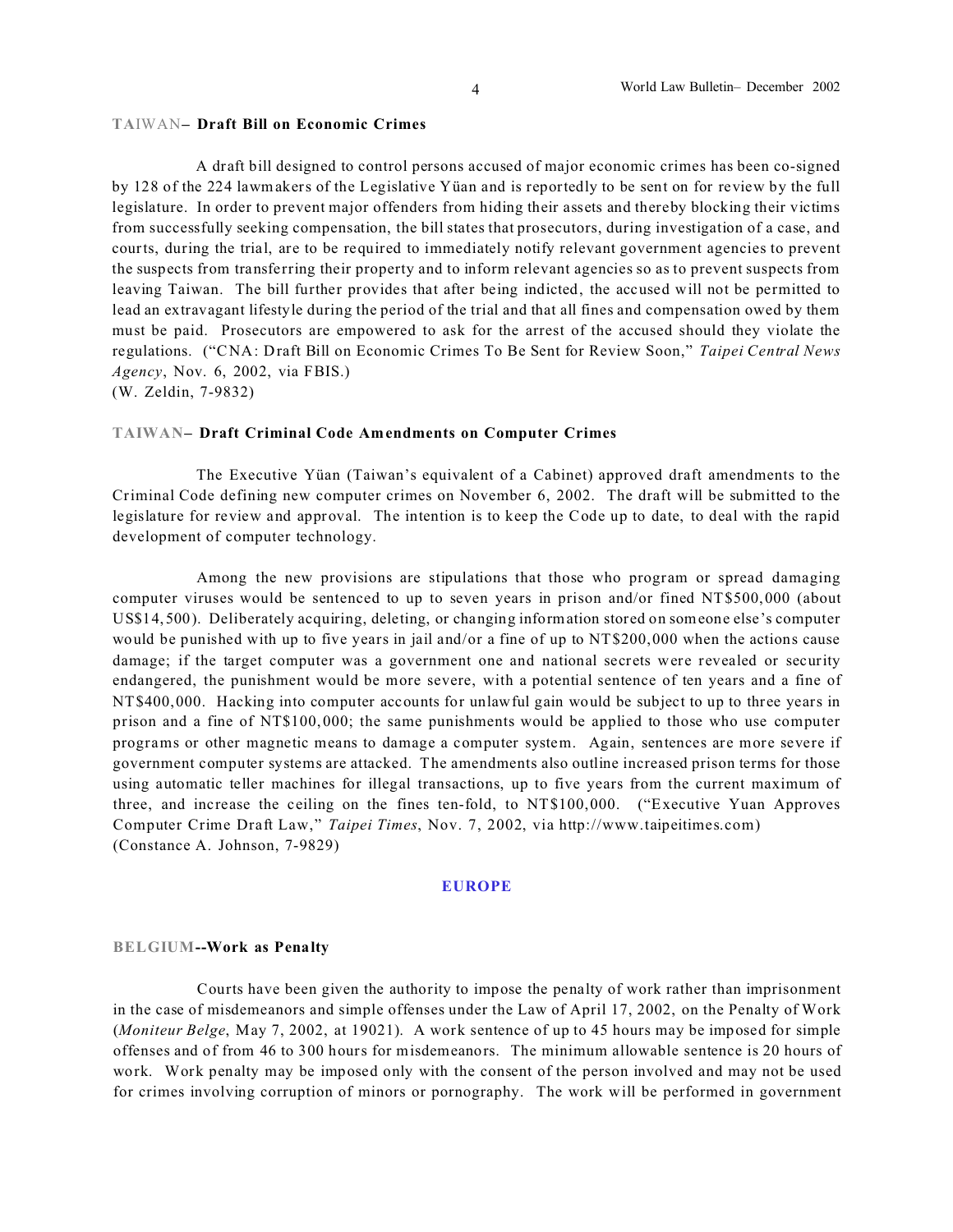institutions, nonprofit organizations, or social, scientific or cultural organizations, Performance is monitored by probation officers. When imposing the work penalty, the court also sets a penalty of imprisonment or a fine to apply in case of nonperformance. (George E. Glos, 7-9849)

#### **ESTONIA--Artificial Fertilization**

A Law on Artificial Fertilization and Embryo Protection was adopted by the Estonian Parliament. The law clarifies the legal status of in vitro fertilization and confirms the right of male and female donors to remain anonymous. People choosing the artificial fertilization procedure are entitled to know only the sex cell donor's nationality, color of skin, education, marital status, existence of children, height, build, and color of hair and eyes. The future identification of biological parents by children born through in vitro fertilization is prohibited.

It is expected that the simplification of the rules for artificial fertilization will bring Western patients to Estonian fertilization clinics. In Estonia, the artificial fertilization procedure costs about 23,000 *kroons* (US\$1,300). (*BBC Monitoring*, Nov. 20, 2002.) (Peter Roudik, 7-9861)

#### **ESTONIA--Doctor-Patient Relations**

A new Law on Doctor-Patient Relations established rules for solving medical disputes and obliges doctors to give patients detailed information about their condition. The Law, which was initiated by the Ministry of Social Affairs, introduces non-judicial methods of dispute resolution in the health care area and limits the possibilities for a patient to file a malpractice suit.

The Law specifies the documents that have to be kept by a physician and provides for the doctor's obligation to inform the patient properly about all medical procedures and the dangers that they may contain. Under the Law, the patient has to express his or her consent, because no one may be treated against his/ her own will. A special chapter of the Law regulates the procedure for informing the patient about terminal illnesses and preparation for death. Medically assisted suicide is prohibited. The Law also provides instructions in extraordinary cases, such as those involving individuals who refuse to have medical procedures because of their religious beliefs. The Law states that doctors must treat a child regardless of the parents' opposition if there is a danger to the child's life. (*Estonian Telegraph Agency*, Tallinn, Nov. 18, 2002.) (Peter Roudik, 7-9861)

#### **FRANCE– Status of French Nationals Detained at the Guantanamo Bay Base**

On October 31, 2002, the *Tribunal de Grande Instance* of Paris found that it did not have jurisdiction to rule on the status of the French nationals Nizar Sassi and Mourad Benchellali, who are among the six French detainees at Guantanamo Bay. Their families had asked the tribunal to classify the two men as prisoners of war and thereby grant them the protection of the applicable international conventions. The Public Prosecutor had argued that such a decision was beyond the tribunal's jurisdiction, stating that " if one can understand and sympathize with the paradoxical, not to say unbearable, situation of the plaintiffs, one has to ask oneself what would be the value of a decision taken by a French judge in reference to a foreign state?" The plaintiffs' lawyers will appeal the decision and will file a civil lawsuit claiming arbitrary detention. ("La justice se déclare incompétente quant au statut de prisonniers de guerre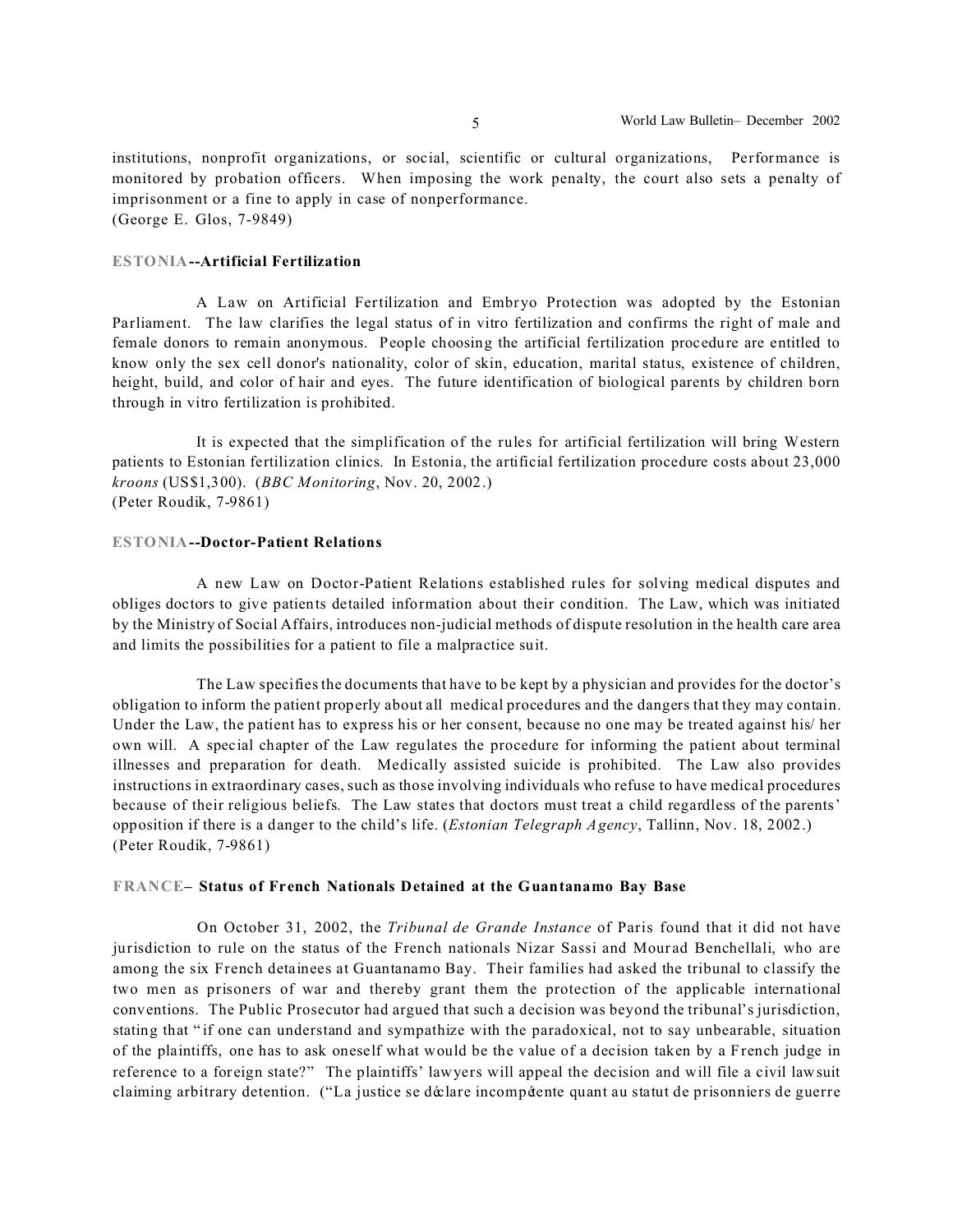des Français de Guantanamo, " *Le Monde*, Nov 2, 2002, via LEXIS/NEXIS.) (Nicole Atwill, 7-2832)

#### **GERMANY--Eavesdropping and Inadmissability of Evidence**

In a decision of October 9, 2002, the German Federal Constitutional Court held that the content of a telephone conversation is inadmissable as evidence in a civil proceeding, if, unbeknownst to the parties engaged in the telephone conversation, the entire conversation had been made audible to other individuals (docket number 1 BvR 161). In the case at issue, the purchaser of a used car had used the speaker feature of his telephone while negotiating the purchase, and thus the seller's voice could be heard by those in the presence of the purchaser.

The Court justified its decision in terms of several fundamental rights guaranteed by the Constitution (Grundgesetz für die Bundesrepublik Deutschland, May 23, 1949, *Bundesgesetzblat*t (BGBl.) 1). Foremost among these was the inviolability of telecommunications (Constitution, art. 10, ¶1), which, according to the Court, protects the privacy of those communicating regardless of whether the telephone installation is publicly or privately owned. In addition, the Court held that privacy violations of the spoken word are irreconcilable with the guarantee of the free development of personality that is expressed in article 2, paragraph 2, of the Constitution.

The Court indicated that the admissibility of evidence obtained in violation of the Constitution is subject to a balancing of the interests involved. Generally, it is incumbent upon the judge to uphold the constitutionally guaranteed fundamental rights. However, in criminal proceedings there may be an overriding public interest in resolving a serious crime. Even in civil proceedings, evidence gained by eavesdropping on a telephone conversation may be admissible, if circumstances akin to duress are involved. Thus, the Court concurred with a decision of the Federal Court of Justice of 1981 (docket number VI ZR 164/79), in which a secret recording of a telephone conversation that served to identify an anonymous caller was admissible, and with another decision of the Federal Court of Justice of 1959 (docket number VI ZR 104/57), in which the Court had admitted as evidence a recorded conversation that amounted to blackmail. (E. Palmer, 7-9860)

## **IRELAND– Environmental Tax**

As an island nation with a growing economy, Ireland is acutely aware of the amount of waste generated and the cost of its disposal. In much of continental Europe, waste production has increased almost 10 percent from 1990 to 1995, and waste removal has assumed an increasingly significant segment of overall transport activity. One innovative step taken by the Irish was to levy a tax last March on the estimated 1.2 billion free plastic bags hitherto given out by stores each year. In addition to the bags' direct environmental impact–a dead 10-ton whale found on a Normandy beach apparently mistook plastic bags for squid–the bags are a blight on the landscape, and thus a potential concern for Ireland's tourist industry. The tax resulted in shoppers being charged 10 *pence* per bag and in £2.25 million being collected for government coffers over a five-month period. With the bags now disappearing, Ireland's Environment Minister observed that "[t]he reduction has been immediate and the positive visual impact on the environment is plain to see." (Waste Management (Amendment)  $Act$  2001, No. 36,  $§9$ , wysiwg://2/http://www.sky.com/skynews/article/0,30200-12093273,00. htm, visited Nov. 14, 2002. For more on the Irish government's waste management strategies, *see* http://www.cif.ie/news/magazine/ Aug02/waste.htm)

(Natalie Gawdiak, 7-9838)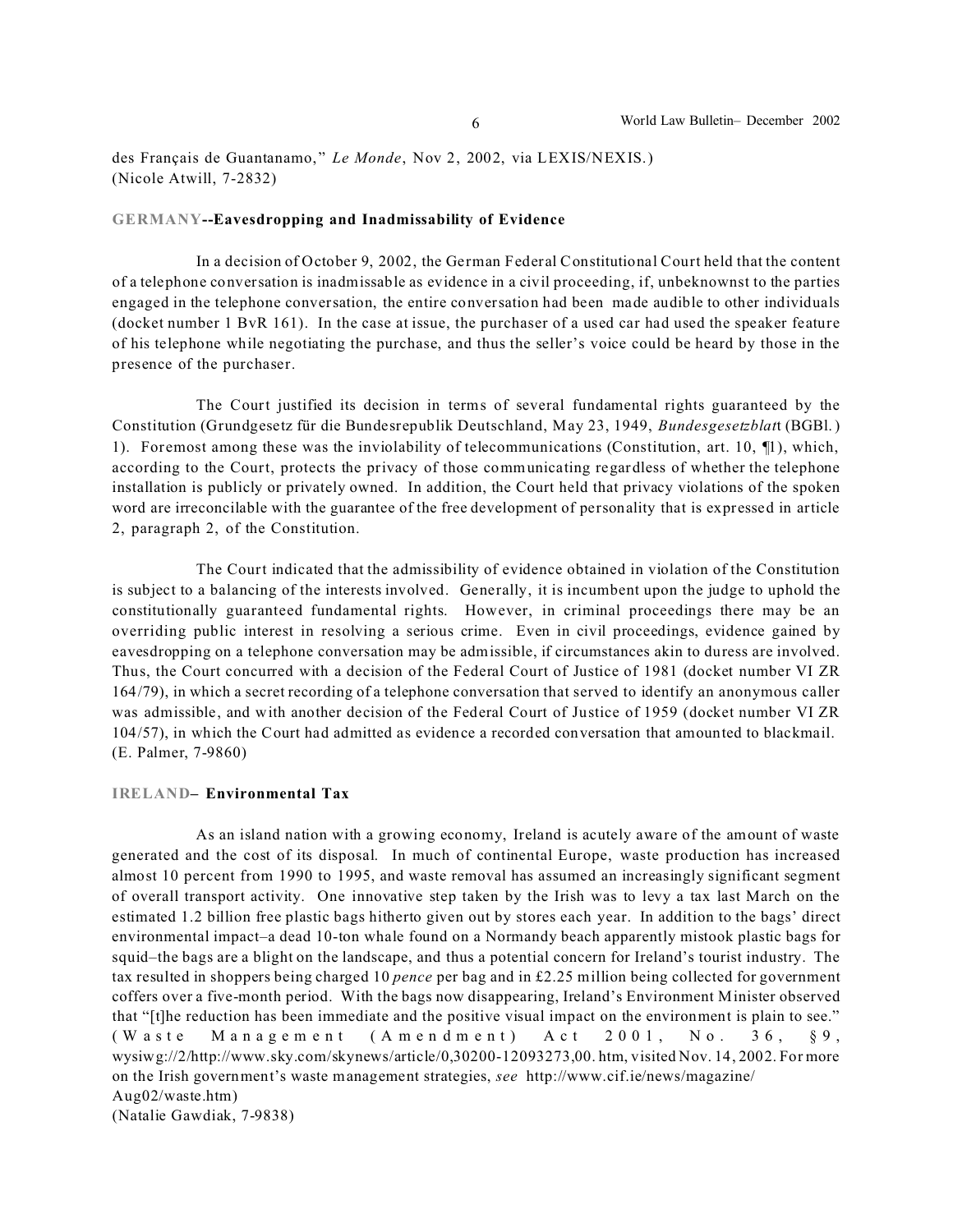#### **LITHUANIA--New Advertising Rules**

Newly adopted amendments to the Law on Advertisement provide for stricter liability for prohibited comparative or misleading advertising. The amendments introduce new fine limits for such advertising. First-time violations are punishable by administrative penalties and a warning may be issued to the violator. Violators are obligated to recant the information previously presented in a subsequent advertisement. Repeated use of such advertising would be subject to a fine ranging from 1,000 *litas* to 30,000 *litas* (up to US\$7,500). Violations with aggravating circumstances are punishable with a heavier fine of up to 3 percent of a company's annual revenues. "Aggravating circumstances" include when the advertiser or ad agency hinders the investigation, ignores the obligation to cease, or over the course of a year commits the same type of violation for which a fine had already been imposed. Under previous legislation, fines for misleading or comparative advertisement could be imposed only for systematic violations. (*Lietuvos Rytas* (Lithuanian daily), Nov. 19, 2002, at http://www.site.securities.com) (Peter Roudik, 7-9861)

#### **THE** NETHERLANDS**–Tobacco Advertising**

As of November 7, 2002, according to the new Tobacco Law, virtually all advertising of tobacco products will be banned. The aim of the new law is to discourage young people from starting to smoke. Therefore the legislation completely bans images of cigarettes from places where youth gather and from the street scene. Almost all forms of advertising of tobacco products will be prohibited, including such advertising on ashtrays in restaurants and cafes and in bus shelters. Sponsorship of events by tobacco companies is also prohibited. Until January 1, 2003, the advertising of tobacco products in newspapers and magazines is still permitted. From this date on, the advertising will be permitted only inside specialty tobacco stores; however, it may not be aimed at young people. (*Staatsblad* [official law gazette of the Netherlands], No. 201, Apr. 18, 2002.)

(Karel Wennink, 7-9864)

#### **RUSSIA--Barbie Doll Ban Proposed**

In order to rebuild a system of stringent control over the quality of toys, a special agency has been created under the auspices of the Russian Ministry of Education with the duty to test all toys and computer games for their social, psychological, and pedagogical effects on children and ban those that fail the test. The first recommendation issued by this agency was to prohibit the import of Bar bie dolls into Russia. A statement issued by the Ministry of Education states that Barbie affects the psychology of small girls, making them " pretentious, indifferent and sexually aware." This decision needs to be approved by the Federal Government in order to enter into force. (*ITAR-TASS* (Russian State News Agency), Nov. 12, 2002, at http://www.newsru.com)

(Peter Roudik, 7-9861)

#### **RUSSIA--New Rules for Presidential Elections**

Amendments to the Law on Presidential Elections submitted by the President of Russia were adopted by the Russian Federation Legislature. Under the amendments, only parties that have won parliamentary seats with at least 7 percent of the vote will have the right to nominate their candidates for the presidency without collecting signatures. Each party is allowed to submit only one nomination. The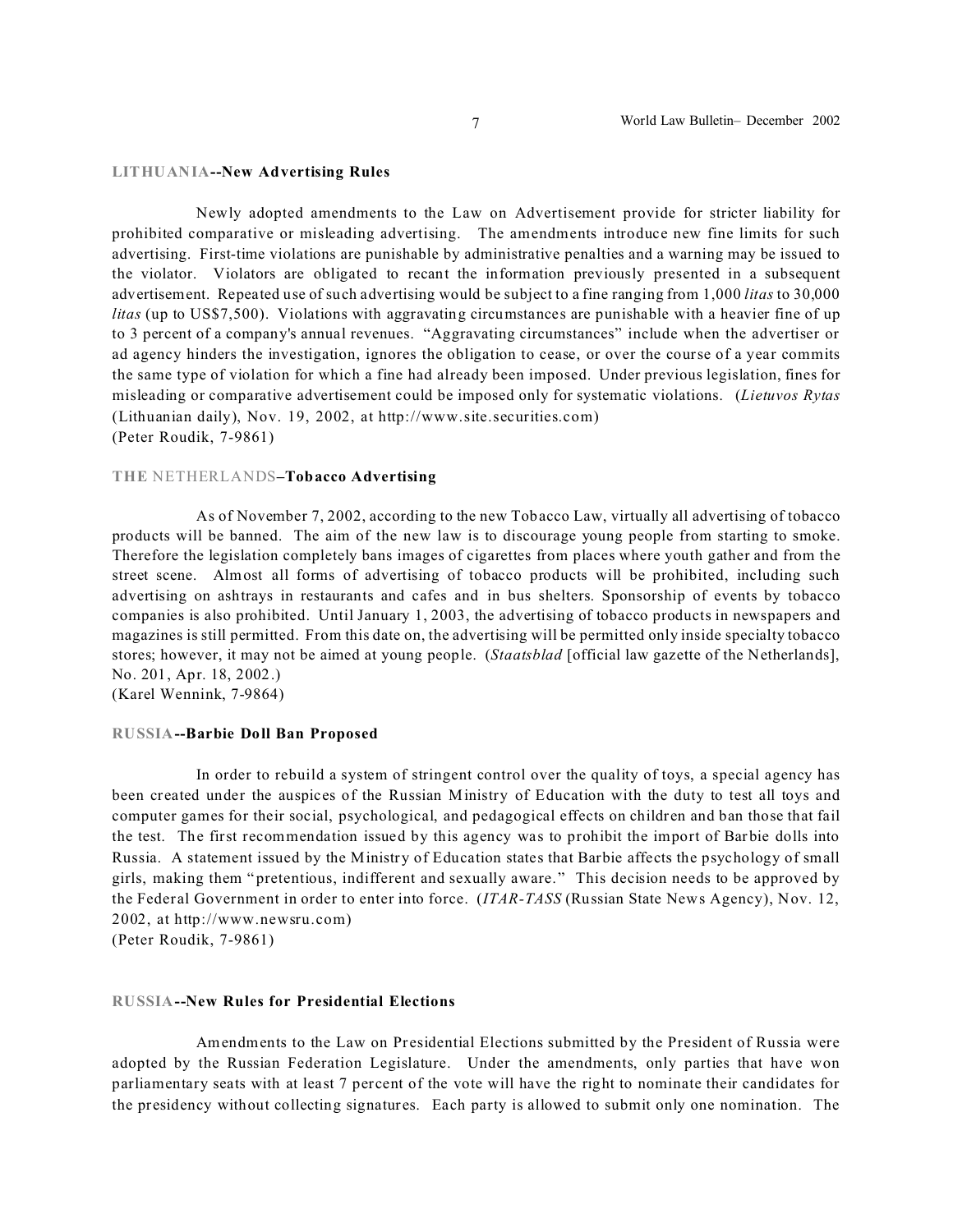parties that have failed in the election for the State Duma or that did not participate in the parliamentary elections will have to collect 2 million signatures in more than a half of the Russian Federation constituent components in order to field a presidential candidate. Individuals seeking the presidential office will now have to be nominated at a meeting of no less than 500 voters. The meeting's initiative then needs to be registered with the Central Electoral Commission, and 2 million signatures must be collected in support of the candidate's registration.

Another significant amendment is that the requirement for a nominee for president to submit information about the income of his/her family members has been lifted. The amended Law requires the submission of information about only the candidate's income. It states that the submission of false income information can no longer be the reason for denying a candidate's registration. (Information channel of the RF State Duma, Oct. 28, 2002, at http://www.duma.ru) (Peter Roudik, 7-9861)

## **UNITED KINGDOM--Legislative Agenda of New Parliament**

The Queen made her annual speech to Parliament in mid-November, setting out the legislative agenda for the upcoming year. Among the 19 bills presented were ones intending to reform the House of Lords, streamline extradition procedures, consolidate corruption laws, increase measures against parents whose children repeatedly miss school, ban hunting with dogs, permit public houses to open 24 hours a day, and, most prominently, reform the criminal justice system. The opposition criticized the government as "offering the same failed policies as before."

The current government has already introduced 12 Acts reforming the criminal justice system since it came to power in 1997, with the leader of the opposition claiming they have not been significantly implemented. The current proposals of reform of the criminal justice system are considered to be the biggest overhaul to date and have already received criticism from civil liberties groups and the legal profession. If passed, the bills would remove some of the foundations of the criminal justice system, such as the right to trial by jury and the double jeopardy rule, which prohibits defendants from being tried twice for the same offense. The definitions of sexual offenses are also to be vastly updated to bring them into line with current social and moral values. In a move to increase the number of rapes reported and convictions obtained, the circumstances in which a defendant can claim that the woman consented will be restricted. Laws relating solely to homosexual behavior in public will be removed. Notably absent from the speech was a contentious bill to reform the Mental Health Act 1983, which would permit the detention of certain mentally ill people even in cases in which no crime has been committed. ("The Queen's Speech: Justice--Anger as Crime Plans Sweep Away Safeguards," *The Independent* (London), Nov. 14, 2002, at 6; "From War on Yobs to Open-all-Hours Pubs, Blair's Much-Leaked Plans are Announced," *The Daily Telegraph* (London), Nov. 14, 2002, at 12; *Duncan Smith's Response in Full,* http://news.bbc.co.uk/1/hi/ uk\_politics/2465007.stm) (Clare Feikert, 7-5262)

### **UNITED KINGDOM--Possible Extradition for Computer Hacker**

Gary McKinnon, an unemployed computer programmer from Britain, has been indicted in the US for allegedly accessing 92 US military and National Aeronautics and Space Administration computer networks, as well as the networks of some private companies. While Mr. McKinnon did not gain access to classified information, his actions are alleged to have caused around \$900,000 worth of damage. Mr.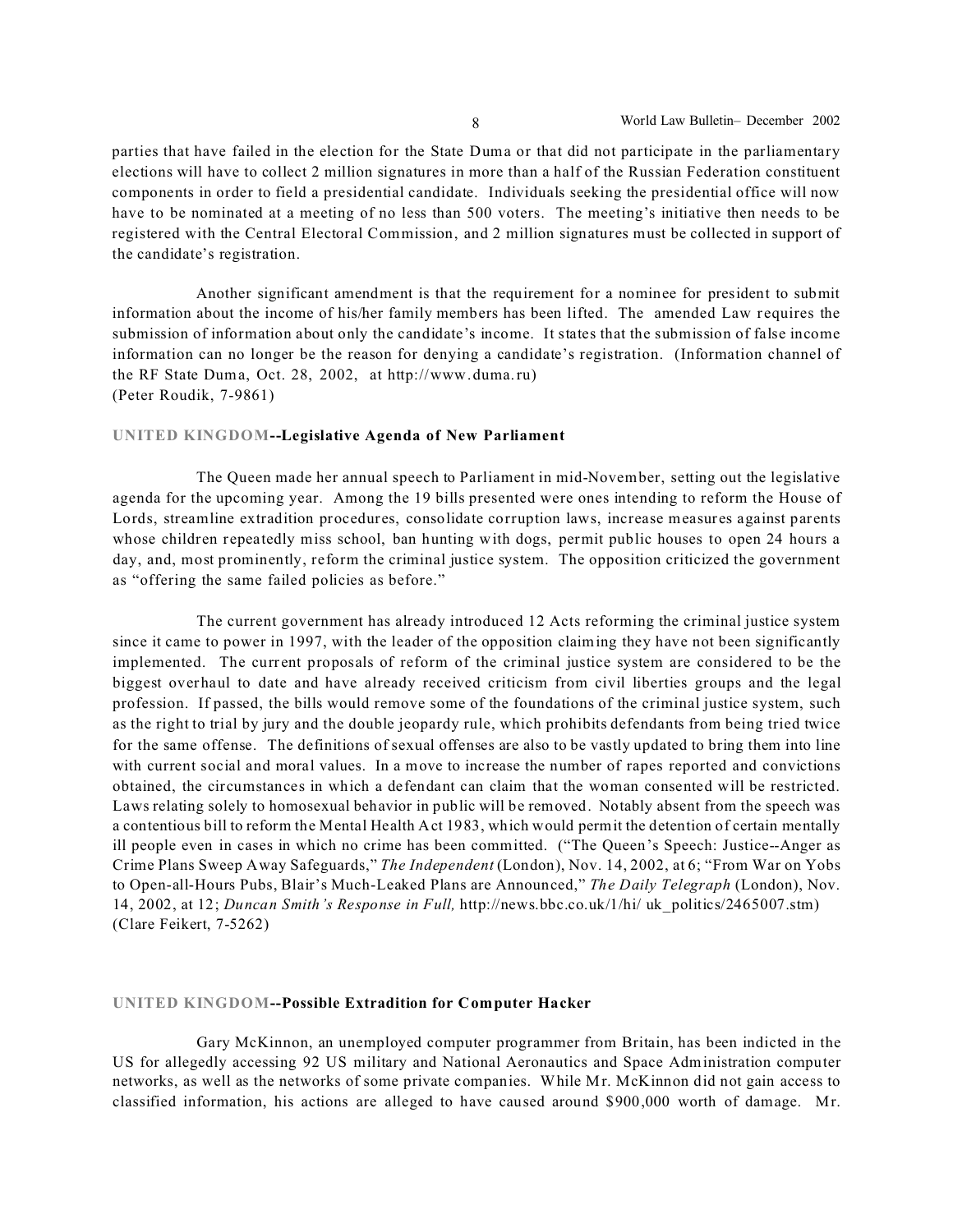McKinnon was arrested by the United Kingdom's National Crime Squad's Hi-Tech Crime Unit after NASA suspected him of hacking into their system. Although the UK has the jurisdiction to investigate and prosecute such activities under the Computer Misuse Act 1990, they are cooperating with the US in the extradition proceedings. Mr. McKinnon is fighting any attempt at extradition, and his attorney believes that the Crown Prosecution's decision to allow the prosecution in the US rather than the UK is to use him as an example and is politically motivated. ("Hacker Says Attempt To Extradite Him is Political," *The Independent* (London), Nov. 14, 2002, at 13; "British Hacker Fights Extradition to US," *The Guardian* (London), Nov. 14, 2002, at 9.)

(Clare Feikert, 7-5262)

## **NEAR EAST**

## **ARMENIA--Charity Foundations**

The Law on Charity Foundations was recently adopted by the Armenian Parliament. The Law determines the legal status of foundations and regulates their establishment, operation, and reorganization. A foundation is a non-commercial organization, set up voluntarily on the basis of personal property of physical and legal entities and pursuing social, humanitarian, and cultural ends. A foundation may have potential and actual creditors, both physical and legal, who, however, cannot be part of the foundation or manage it and must have their own names and legal addresses. A foundation's property is based on donations by physical and legal entities and states and grants. State funds can be obtained only through open competition. Administrative spending must not exceed 20% of annual expenses, and foundations can have businesses of their own if they serve the program goals. Foundations must be managed by the board of trustees and appointed executives. (ARKA-Armenian State Information Agency, Yerevan, Nov. 20, 2002.) (Peter Roudik, 7-9861)

### **ARMENIA--Reproductive Health**

The Parliament of Armenia recently passed a Law on Reproductive Health and Human Rights. The Law regulates issues pertaining to protection of reproductive health, reproductive rights, and conditions for the use of related technology. Adoption of the Law proceeds from international documents on biotechnology and human cloning passed by Armenia. The Law determines that a woman is entitled to use free public medical aid during pregnancy and childbirth. (ARKA- Armenian State Information Agency, Yerevan, Nov. 18, 2002.)

(Peter Roudik, 7-9861)

### **SOUTH PACIFIC**

#### **AUSTRALIA--Estimating a Widow's Marriageability**

Australia's High Court has ruled that judges' estimates of a widow's attractiveness and prospects of remarriage should no longer be a factor in awards of monetary damages for the wrongful death of their husbands. Under Western Australia's Fatal Accidents Act, a court found the owner of a property liable for the accidental death of a man and ordered the owner to pay the man's 27-year old widow A\$600, 000 (about US\$335,400) to compensate for her loss of her husband's financial support. The property owner appealed to Western Australia's highest court, which reduced the award by 20 percent to reflect the judges' estimates of the probability that so young and attractive a woman would remarry. The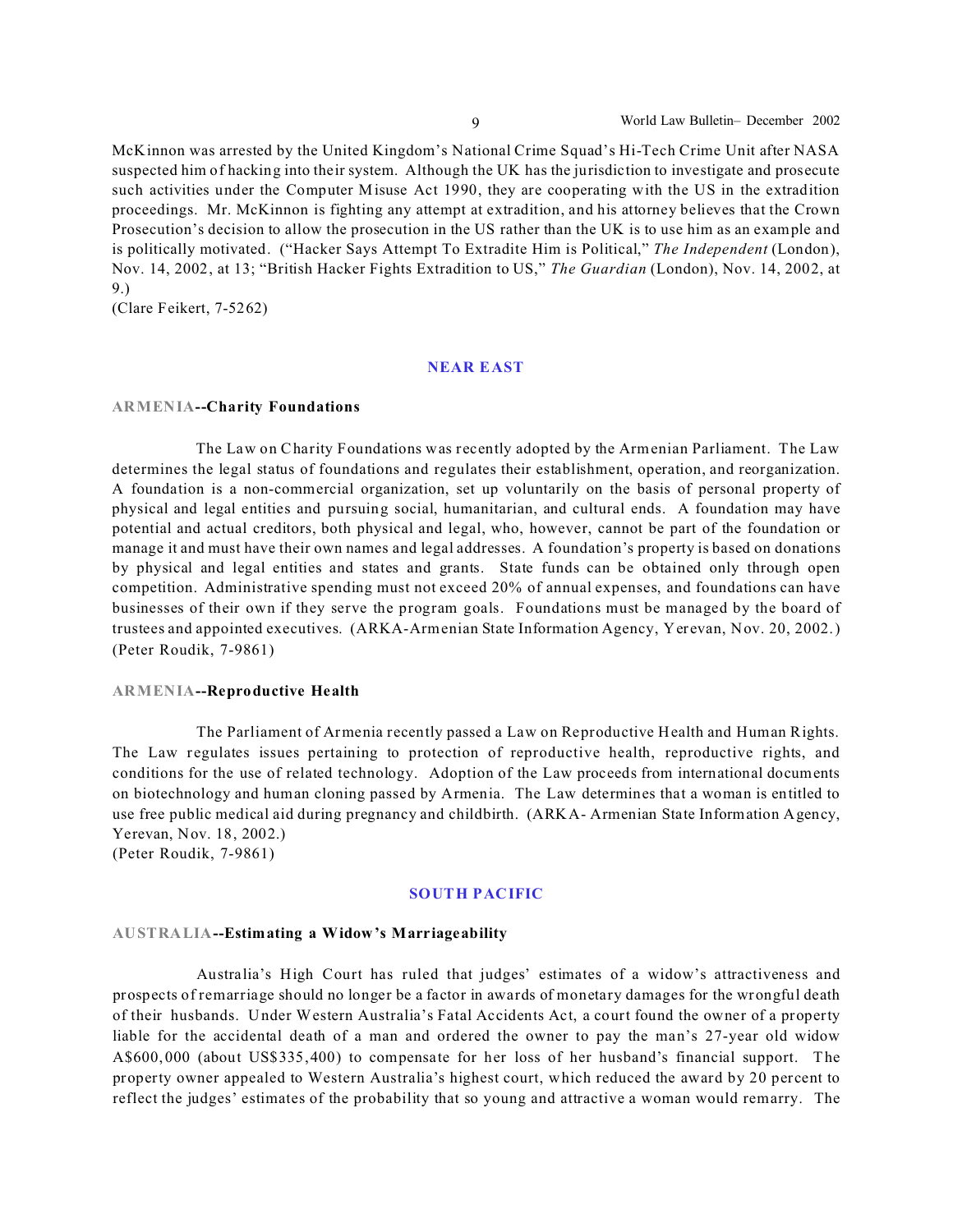widow, in turn, appealed to Australia's federal High Court, which reinstated the original award. Chief Justice Gleeson noted that Courts have sometimes "cited a plaintiff's attractive physical appearance or pleasant demeanor in the witness box" as grounds for discounting an award to allow for the possibility of remarriage. However, the majority of the High Court judges agreed that the practice of discounting awards for the contingency of remarriage reflected  $19<sup>th</sup>$  century assumptions about the role of women and their assumed dependence on the earnings of a husband, and did not take into account changes in society and the economy. Not only might remarriage be detrimental to the finances of a widow; the entire practice of estimating chances of marriage was, in the words of Justice Kirby, "unjust, unpredictable, anomalous and discriminatory. " (De Sales v Ingrilli [2002] HCA 52 (Nov. 14, 2002), at http://www. austlii.edu. au/au/ cases/ cth/high\_ct/2002/52.html)

(D. DeGlopper, 7-9831)

## **INTERNATIONAL LAW AND ORGANIZATIONS**

#### **ASEAN/CHINA–Spratly Islands Accord**

On November 4, 2002, China and the Association of Southeast Asian Nations (ASEAN) agreed on a code of conduct governing the disputed areas of the South China Sea. The agreement was called a "Philippine success" as, following three years of negotiations, the Declaration on the Conduct of Parties in the South China Sea was substantially based on a Philippine draft. The Declaration states that none of the various nations that have been claimants to the Spratly Islands would further occupy the disputed territory or undertake activities in the area. The islands involved are small and largely uninhabited, but positioned in busy sea lanes and reported to be rich in oil, mineral, and marine resources. The Declaration is designed in part to reduce the tension in the region that has resulted from the claims of sovereignty by ASEAN members Brunei, Malaysia, the Philippines, and Vietnam, as well as China and Taiwan, and it states that "The parties concerned undertake to resolve their territorial and jurisdictional disputes by peaceful means, without resorting to the threat or use of force."

The Declaration calls on signatory states to exchange views on issues relating to the defense of the area, give each other advance warning of any military exercises undertaken there, and assist those in distress in the region. The assurance of freedom of navigation in the South China Sea is of importance to the parties to the non-binding accord and to other nations with maritime interests in the area. ("Official Calls Signing of Spratlys Code of Conduct 'Philippine Success,'" *Philippine Daily Inquirer*, Nov. 5, 2002, via FBIS, Nov. 5, 2002; Hong Kong AFP, Nov. 4, 2002, via FBIS, Nov. 5, 2002.) (Constance A. Johnson, 7-9829)

### **AUSTRALIA/SINGAPORE/UNITED STATES--Free Trade Agreem ents**

Australia, having concluded a free trade agreement with Singapore on November 1, 2002, is beginning negotiations with the United States for a free trade agreement. The Singapore agreement is Australia's first such agreement since it concluded the Australia-New Zealand Closer Economic Relations Agreement nearly 20 years ago. It is expected to benefit Australian firms in the legal, financial, educational, and professional services sector and provides for mutual recognition of technical standards and professional qualifications.

The major issues to be addressed in the negotiations with the United States include access to US markets for Australian agricultural products; the role of Australia's Foreign Investment Review Board, which can block investments on "national security" grounds; and limits on foreign ownership in the media and real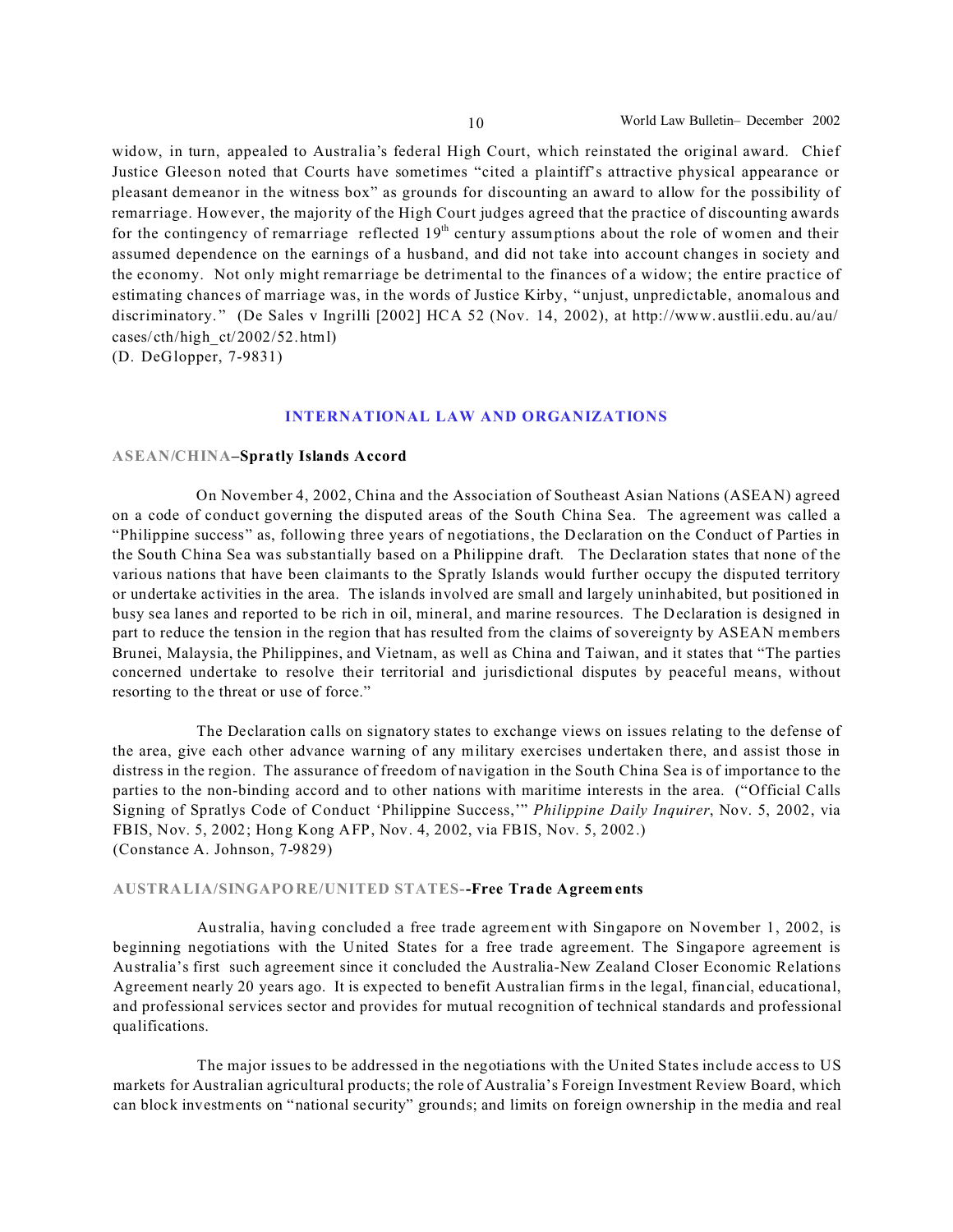estate sectors. (Hon. Mark Vaile, MP, Minister for Trade, *Media Releases*, Nov. 1, 2002, and Nov. 14, 2002, at http://www.trademinister.gov.au/releases/2002) (D. DeGlopper, 7-9831)

## **CHILE/UNITED STATES--Free Trade Talks**

The Chilean press is reporting that industrial property rights are prominent in the negotiations between Chile and the United States to fashion a Free Trade Agreement, overshadowing the traditional focus on access to agricultural products. According to numerous sources close to the negotiators of both countries, the United States is trying to impose its position of increasing the exclusivity of pharmaceutical patents by another ten years, on top of the 20 years that pharmaceutical patents currently last under Chilean law. This is included in the so-called "non-divulged information," a technical term that refers to details included in a pharmaceutical company's record showing the tests on which a particular drug is sustained. Chilean law prohibits divulging this information as long as the 20-year patent is in effect.

The head of Chile's Association of Industrial Pharmaceutical Laboratories, Maria Angelica Sanchez, warned that eventual application of this measure would bring a 75 percent increase in the cost of medicines, according to a University of Chile study. She added that any Chilean laboratory can submit an application with the Institute for Public Health (IPH) to process the marketing of a medicine with the same chemical components as one whose patent is about to expire. Under the US approach, a Chilean laboratory would have to wait an additional ten years to sell the generic product, because the information would not only be "not divulged," but would be "exclusive"; the company would not be able to access the foreign firm's trial record, as the IPH would not recognize it as a known document on which to base its decisions. A Chilean senator, Jaime Orpis, suggested to the Chilean press that the United States is granting agricultural and other concessions to Chile in exchange for demands in the area of industrial property. ("US-Chile FTA Talks Reportedly Focused on Pharmaceutical Patents," *El Mercurio (Internet version),* Santiago, Nov. 4, 2002, via FBIS.)

(Sandra Sawicki, 7-9819)

#### **CUBA/ECUADOR--Series of Cooperation Agreem ents**

The President of Cuba, Fidel Castro, and the President of Ecuador, Gustavo Noboa Bejarano, meeting in the Palace of the Revolution in Havana on November 14, 2002, signed several agreements to strengthen bilateral cooperation. One of the pacts focuses on the production of generic drugs and pharmaceutical-agricultural products through joint projects and on the permanent sharing of information and foresees the establishment of a factory in Ecuador with joint participation. Other agreements were also signed for cooperation and mutual recognition of professional degrees and higher education studies and for mutual technical assistance in the environmental field. An additional agreement is intended to protect and recover specific stolen cultural and national treasures and other illegally imported or exported items. Officials signed a Memorandum of Understanding on technical, economic, and scientific cooperation and forged an institutional bond between the Cuban Ministry of Science, Technology, and Environment and the National Office of Science and Technology of Ecuador. ("Cuba and Ecuador Sign Six Cooperation Agreements," *Havana AIN (Internet version),* Nov. 14, 2002, via FBIS.) (Sandra Sawicki, 7-9819)

#### **IBERO-AMERICAN STATES--Declaration of Bavaro**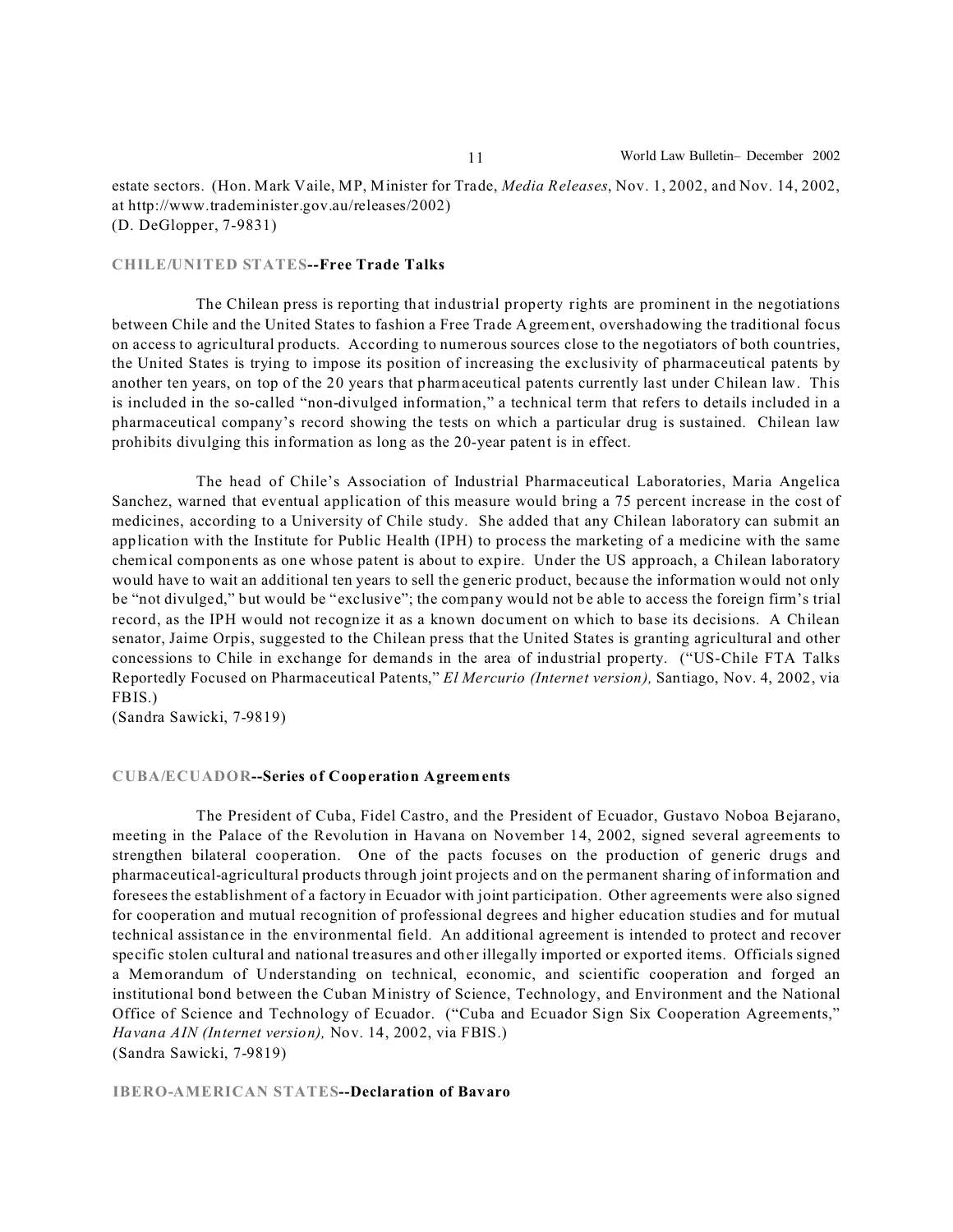Heads of state of 21 governments, including the Latin American nations, Spain, and Portugal, concluded deliberations in Bavaro, Dominican Republic, on November 16, 2002, by signing a declaration that establishes the following priorities for their governments: combating poverty, increasing agricultural production, providing access for their citizens to education and technology, and creating conditions to assure respect for the human rights of migrants while trying to control their influx into other nations.

In his closing remarks, Dominican president Hipolito Mejia stressed the importance of marketing agricultural products within the dynamics of globalization. The topic of subsidies proved to be delicate for the participating nations; Latin American governments consider that the agricultural subsidies imposed by the developed nations of Spain and Portugal impede their access to the global marketplace.

The signers of the declaration reaffirmed their commitment to the preservation of democracy and the self-determination of peoples and emphasized the importance of regionalism as a mechanism for Ibero-American dialogue and cooperation. They also urged financial institutions and governments to develop strategies to alleviate the burdens of debt, keeping in mind the needs and realities of each country. Support for the Statute of Rome creating the International Criminal Court and the international fight against terrorism also were deemed important legal goals by the heads of state for their respective legislatures. ("Jefes de estado de Iberoamerica firman la Declaracion de Bavaro," *CNNenEspanol,* Nov. 16, 2002, via http://www.cnnenespanol.com/2002/americas/11/16/dominican.summitwrap.ap/index.html) (Sandra Sawicki, 7-9819)

CUMULATIVE CONTENTS–AVAILABLE UPON REQUEST: *Call* 7-LAWS or *e-mail* lawcongress@loc.gov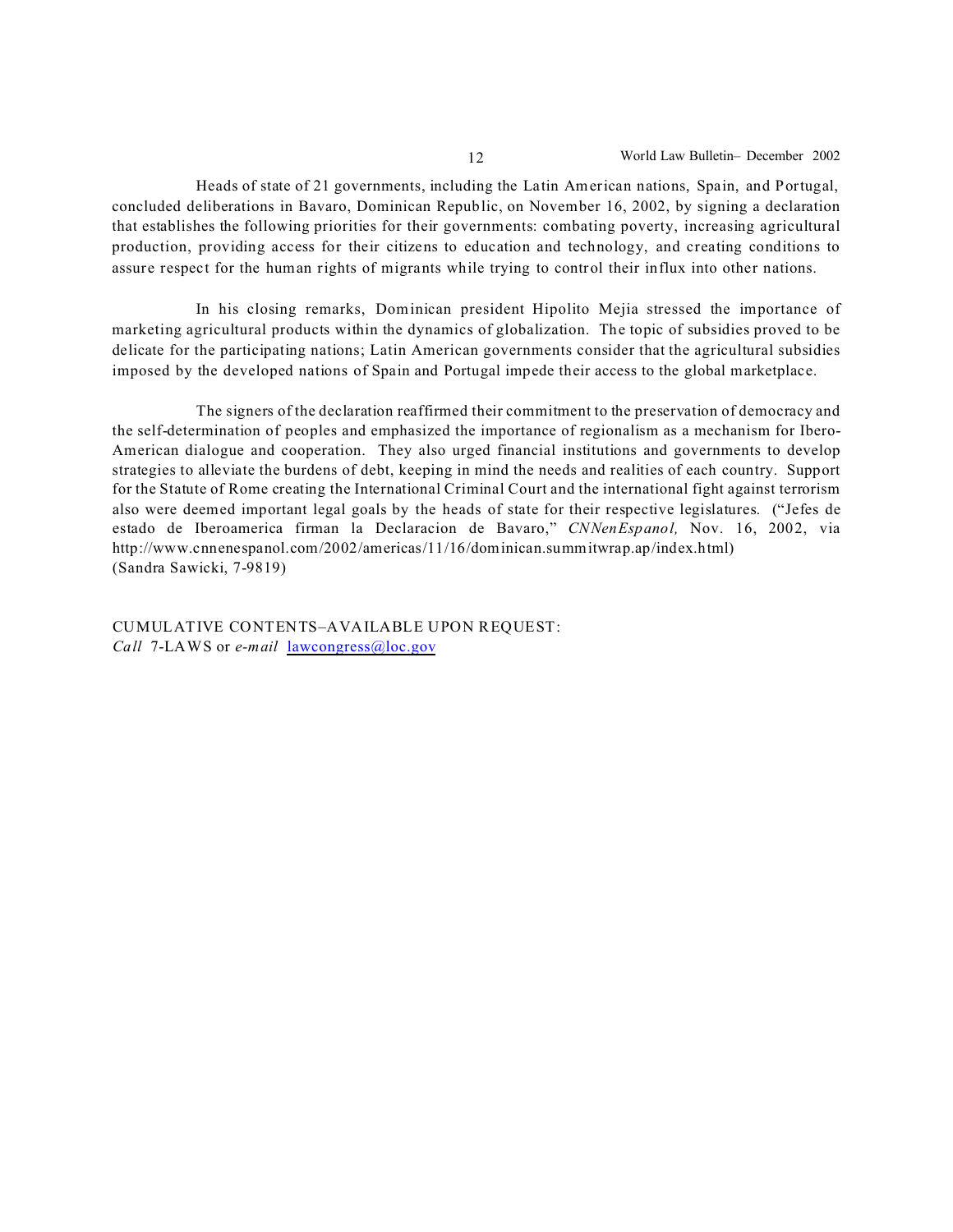

Permanent Congressional staff members are also invited to attend a **Law Library/Congressional Research Service briefing**. These sessions are held every Thursday from 10 to 12 noon and provide an orientation to the services provided to Congress.

To register, **call 7-7904**.